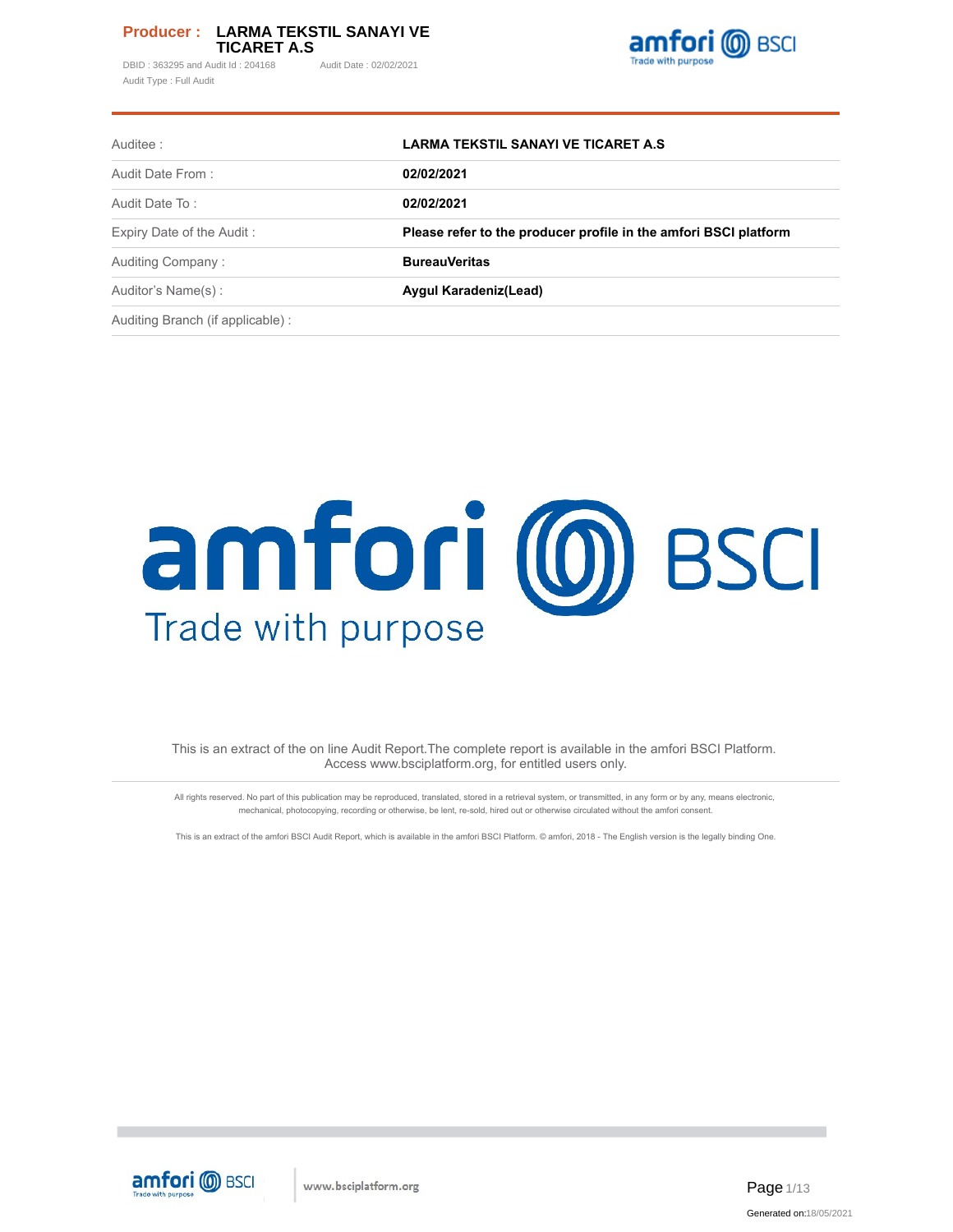DBID : 363295 and Audit Id : 204168 Audit Date : 02/02/2021 Audit Type : Full Audit



| <b>Rating Definitions</b> |                                                                                                                                                                                                                                                                                             |                                                                                                                                                                             | $\oplus$ |
|---------------------------|---------------------------------------------------------------------------------------------------------------------------------------------------------------------------------------------------------------------------------------------------------------------------------------------|-----------------------------------------------------------------------------------------------------------------------------------------------------------------------------|----------|
| Rating                    | A combination of ratings per<br>Performance Area where:                                                                                                                                                                                                                                     | Consequence                                                                                                                                                                 |          |
| A<br><b>Very Good</b>     | · Minimum 7 Performance Areas rated A<br>. No Performance Areas rated C, D or E<br>These are three examples:<br>A<br>A<br>A<br>Α<br>A<br>Α<br>A<br>А<br>А<br>А<br>A<br>A<br>А<br>в<br>в<br>в<br>A<br>A<br>A<br>A<br>Α<br>А<br>А<br>B<br>A<br>A<br>в<br>Β<br>в<br>в<br>Α<br>А<br>Α<br>А<br>в | The auditee has the<br>level of maturity<br>to maintain its<br>improvement process<br>without the need for a<br>follow-up audit.                                            |          |
| B<br>Good                 | . Maximum 3 Performance Areas rated C<br>. No Performance Areas rated D or E<br>These are three examples:<br>в<br>B<br>в<br>B<br>в<br>B<br>в<br>А<br>A<br>А<br>А<br>A<br>с<br>B<br>в<br>в<br>в<br>В<br>B<br>в<br>B<br>в<br>B<br>в<br>В<br>В<br>B<br>В<br>c<br>сI<br>c                       | The auditee has the<br>level of maturity<br>to maintain its<br>improvement process<br>without the need for a<br>follow-up audit.                                            |          |
| c<br><b>Acceptable</b>    | . Maximum 2 Performance Areas rated D<br>. No Performance Areas rated E<br>These are three examples:<br>c  <br>c<br>c<br>c<br>А<br>А<br>с<br>c<br>c<br>B<br>в<br>в<br>в<br>A<br>A<br>Α<br>Α<br>c c<br>c<br>с<br>с<br>c<br>c<br>c<br>с<br>с<br>D<br>l D                                      | The auditee needs<br>follow up to support its<br>progress. Following the<br>completion of the audit,<br>the auditee develops<br>a Remediation Plan<br>within 60 days.       |          |
| D<br><b>Insufficient</b>  | · Maximum 6 Performance Areas rated E<br>These are three examples:<br>D<br>с<br>Е<br>в<br>с<br>D<br>D<br>Đ<br>B<br>в<br>c<br>А<br>А<br>$D   D   D   D   D   D   D   D   E   E   E   E   E   E$                                                                                              | The auditee needs<br>follow up to support its<br>progress. Following the<br>completion of the audit,<br>the auditee develops<br>a Remediation Plan<br>within 60 days.       |          |
| E<br><b>Unacceptable</b>  | . Minimum 7 Performance Areas rated E<br>These are three examples:<br>$E[E]E[E]E[E]E$<br>$A$ $A$ $A$ $A$ $A$ $A$ $A$<br>Е<br>A A B B<br>C  <br>D<br>E<br>Ε<br>Ε<br>E E E E E E <br>Е<br>Ε<br>E<br>ΙE                                                                                        | amfori BSCI<br><b>Participants shall</b><br>closely oversee the<br>auditee's progress<br>as the producer may<br>represent a higher risk<br>than other business<br>partners. |          |
| Zero Tolerance            | A Zero Tolerance issue was identified [see<br>amfori BSCI System Manual Part V - Annex<br>5: amfori BSCI Zero Tolerance Protocol]                                                                                                                                                           | Immediate actions are<br>required. The amfori<br><b>BSCI Zero Tolerance</b><br>Protocol is to be<br>followed.                                                               |          |



**COL** 

Page 2/13 Generated on:18/05/2021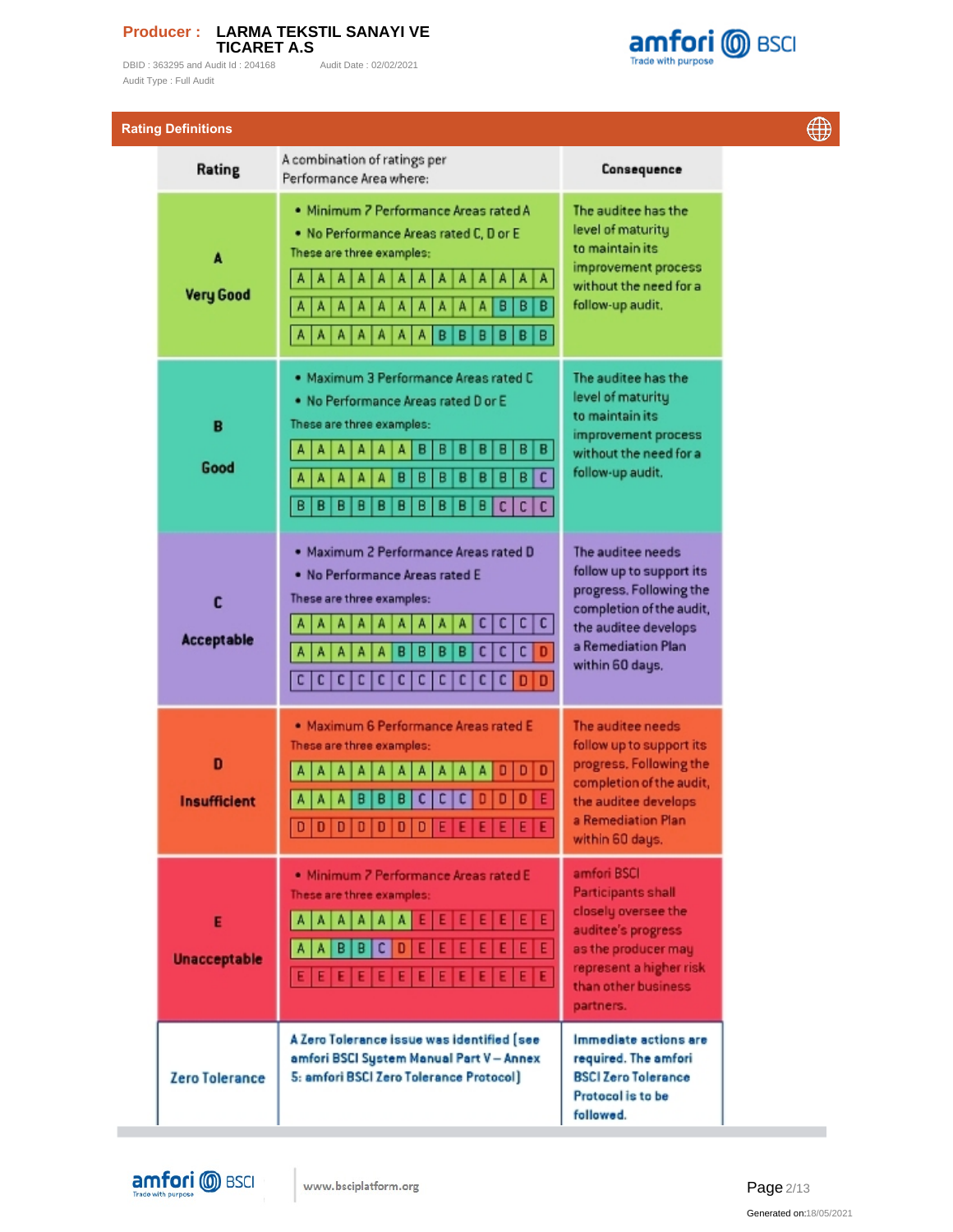DBID : 363295 and Audit Id : 204168 Audit Date : 02/02/2021 Audit Type : Full Audit



# **Main Auditee Information**

 $\bigoplus$ 

| Name of producer:           | <b>LARMA TEKSTIL SANAYI VE TICARET A.S.</b>                       |                |                      |  |  |  |  |  |  |  |
|-----------------------------|-------------------------------------------------------------------|----------------|----------------------|--|--|--|--|--|--|--|
| DBID number:                | 363295                                                            |                |                      |  |  |  |  |  |  |  |
| Audit ID:                   | 204168                                                            |                |                      |  |  |  |  |  |  |  |
| Address:                    | ORGANIZE SANAYI BÖLGESI M.FERIDUN ALPAT CAD. NO :17 HONAZ Denizli |                |                      |  |  |  |  |  |  |  |
| Province:                   | Denizli                                                           | Country:       | <b>Turkey</b>        |  |  |  |  |  |  |  |
| Management Representative : | <b>MELTEM KOCABAS KURT/HR</b><br><b>MANAGER</b>                   |                |                      |  |  |  |  |  |  |  |
| Contact person:             | <b>MELTEM KOCABAS KURT</b>                                        | Sector:        | Non-Food             |  |  |  |  |  |  |  |
| Industry Type:              | Textiles, clothing, leather                                       | Product group: | <b>Home textiles</b> |  |  |  |  |  |  |  |
| Product Type:               | bed linen, pillow case, bed sheet                                 |                |                      |  |  |  |  |  |  |  |



**The State** 

Page 3/13 Generated on:18/05/2021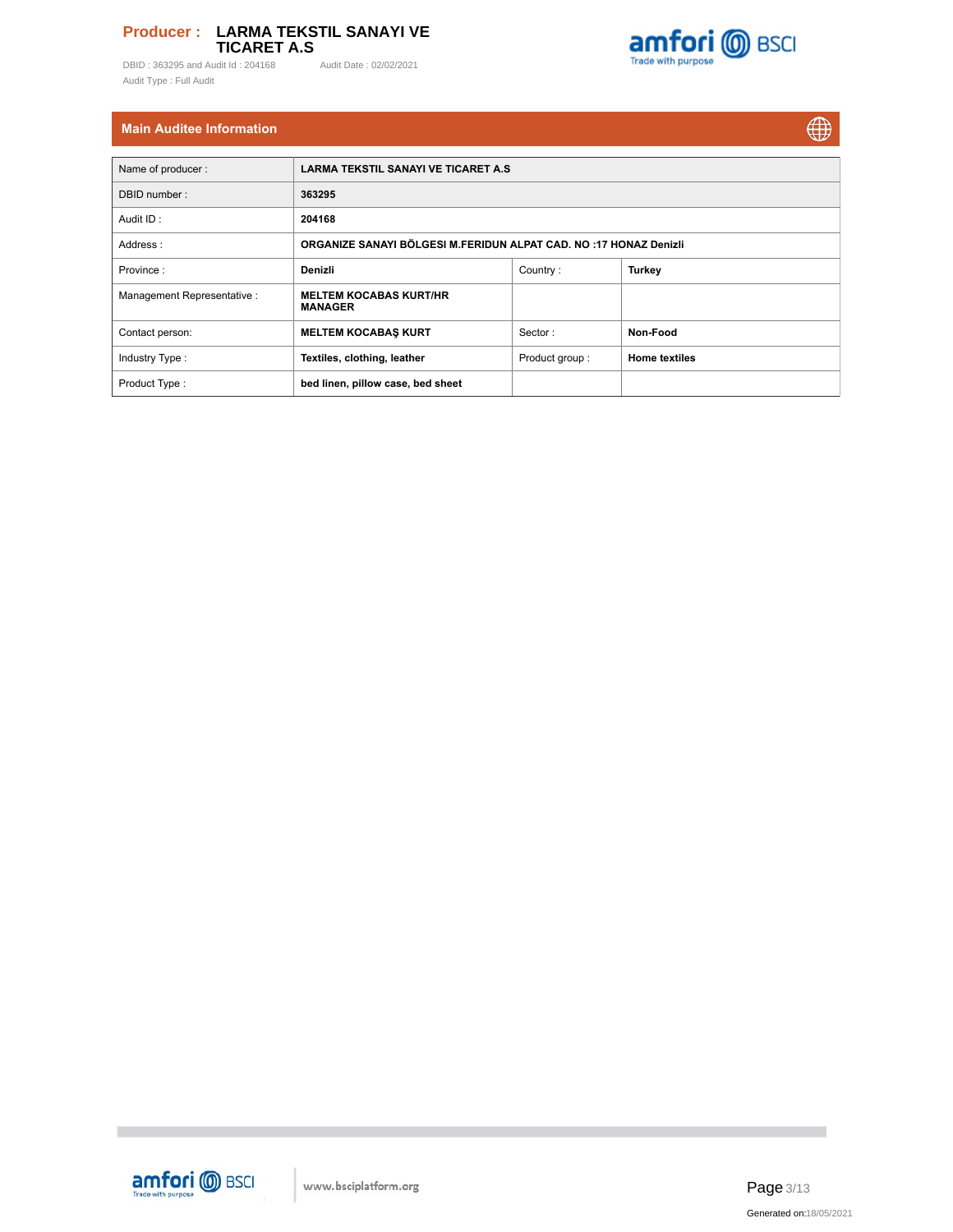DBID: 363295 and Audit Id: 204168 Audit Date: 02/02/2021 Audit Type : Full Audit



 $\sqrt{2}$ 

|  | <b>Audit Details</b> |
|--|----------------------|
|  |                      |

| <b>Audit Details</b>                                   |                             |                                         |                       | ₩ |
|--------------------------------------------------------|-----------------------------|-----------------------------------------|-----------------------|---|
|                                                        |                             |                                         |                       |   |
| Audit Range:                                           | $\boxtimes$ Full Audit      | <b>Follow-up Audit</b><br>$\mathcal{L}$ |                       |   |
| Audit Scope:                                           | ⊠<br><b>Main Auditee</b>    | <b>Main Auditee &amp; Farms</b><br>- 1  |                       |   |
| Audit Environment:                                     | ⊠<br>Industrial             | Agricultural<br>- 1                     | <b>Small Producer</b> |   |
| Audit Announcement:                                    | $\boxtimes$ Fully-Announced | <b>Fully-Unannounced</b><br>×           | Semi-Announced        |   |
| Random Unannounced Check (RUC):                        | No                          |                                         |                       |   |
| Audit extent (if applicable) :                         | none                        |                                         |                       |   |
| Audit interferences or contingencies (if applicable) : | none                        |                                         |                       |   |
| Overall rating:                                        | B                           |                                         |                       |   |
| Need of follow-up:                                     |                             | If YES, by:                             |                       |   |
|                                                        |                             |                                         |                       |   |

| Rating per Performance Area (PA) |                 |                 |                 |                 |                 |                 |                 |                 |              |              |              |              |
|----------------------------------|-----------------|-----------------|-----------------|-----------------|-----------------|-----------------|-----------------|-----------------|--------------|--------------|--------------|--------------|
| PA <sub>1</sub>                  | PA <sub>2</sub> | PA <sub>3</sub> | PA <sub>4</sub> | PA <sub>5</sub> | PA <sub>6</sub> | PA <sub>7</sub> | PA <sub>8</sub> | PA <sub>9</sub> | <b>PA 10</b> | <b>PA 11</b> | <b>PA 12</b> | <b>PA 13</b> |
|                                  | $\blacksquare$  | А               |                 | . .             | А               | A               | . .             |                 | А            | А            |              |              |

#### **Executive summary of audit report**

LARMA TEKSTIL SANAYI VE TICARET A.S is located in Nevzat Koru Cad. /Honaz/Denizli and the company move to audited address in 2016.Total area of the facility is 892 sqm

It is shared building as find details on below.

There are only management employees in the audited company.<br>The firm has an internal contract firm. All of the production employees belong to the internal contract firm. The name of the company is BERKEM İŞ<br>TEKSTİLİ İNŞ. S

Ground Floor: offices, lunch hall, toilets, cutting section, warehouse,(Weawing Company-not scope of audit)

First Floor: sewing section, offices, toilets, ironing and packaging, infirmary

Products of the facility are home textile. There were totally 29 employees available at site which is 16 production employees also 13 administrative employees available at site. The youngest employee is 22 years old.

Administrative Employee;

Regular working hour for all employees is Monday to Friday at 08:30 to 18:00 with 60 min lunch break at 12:00 and 15 min teak break at 10:00 and 16:00. Saturday and Sunday are weekly rest days.

Production worker;

Regular working hour for all employees is Monday to Friday at 07:30 to 17:30 with 30 min lunch break at 12:00 and 15 min teak break at 10:00 and 16:00.<br>Saturday and Sunday are weekly rest days.<br>Payment Day: first week of t

Time record system: Electronic card scanning system. Capacity: 500 set per day

They are currently establishing a detailed management system based on BSCI CoC. They have written policies and procedures, a responsible team for the

compliance, a good communication mechanism with employees. Facility main export market is %100.(Sweden, England, Germany)

There was no contractor/agencies / government waivers / collective bargaining used or available by the auditee, which made the contractor license/agency<br>Iabor contract / government waivers / collective bargaining agreement

Audit Company: Bureau Veritas Consumer Products Service

Audit Company APSCA Number: 11600002

Member Auditor Name: Aygül Karadeniz APSCA Auditor Registered Number: RA 21703379

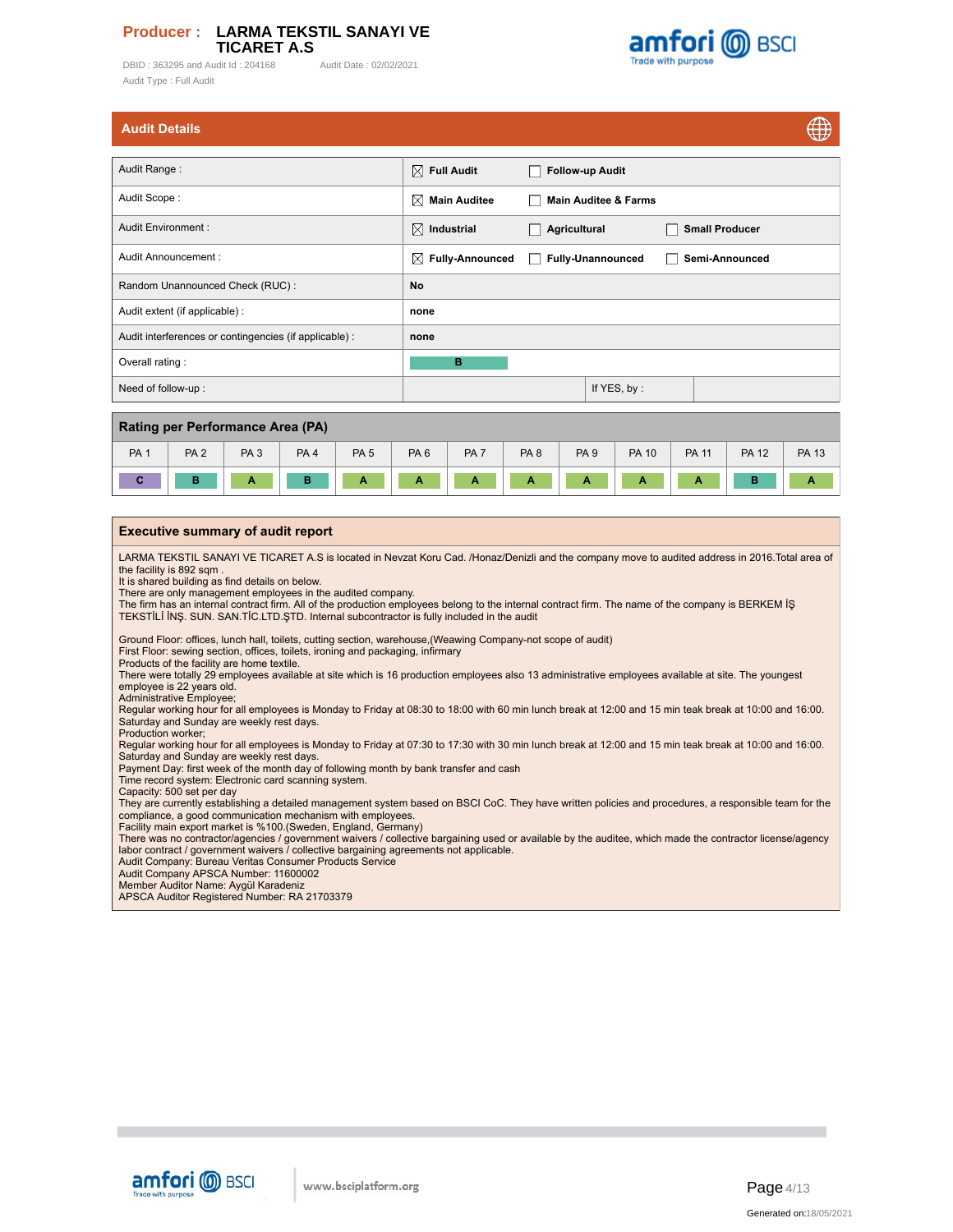DBID : 363295 and Audit Id : 204168 Audit Date : 02/02/2021 Audit Type : Full Audit



# **Ratings Summary**

 $\bigoplus$ 

| Auditee's background information |                                                                    |                                                               |                                      |  |  |  |  |  |  |
|----------------------------------|--------------------------------------------------------------------|---------------------------------------------------------------|--------------------------------------|--|--|--|--|--|--|
| Auditee's name:                  | <b>LARMA TEKSTIL SANAYI VE TICARET</b><br>A.S                      | Legal status:                                                 | <b>PRIVATE</b>                       |  |  |  |  |  |  |
| Local Name:                      | <b>LARMA TEKSTIL SANAYI VE TICARET</b><br>A.S                      | Year in which the auditee was founded:                        | 2008                                 |  |  |  |  |  |  |
| Address:                         | ORGANIZE SANAYI BÖLGESI M.FERIDUN<br><b>ALPAT CAD. NO:17 HONAZ</b> | Contact person (please select) :                              | <b>MELTEM KOCABAS</b><br><b>KURT</b> |  |  |  |  |  |  |
| Province:                        | Denizli                                                            | Contact's Email:                                              | mkurt@larmatex.com                   |  |  |  |  |  |  |
| City:                            | Denizli                                                            | Auditee's official language(s) for written<br>communications: | <b>Turkish</b>                       |  |  |  |  |  |  |
| Region:                          | <b>Middle East/ North Africa</b>                                   | Other relevant languages for the<br>auditee :                 | English                              |  |  |  |  |  |  |
| Country:                         | <b>Turkey</b>                                                      | Website of auditee (if applicable) :                          | www.larmatex.com                     |  |  |  |  |  |  |
| GPS coordinates :                | 37.8011246,29.2496020                                              | Total turnover (in Euros) :                                   | 9981000.00                           |  |  |  |  |  |  |
| Sector:                          | Non-Food                                                           | Of which exports % :                                          | 100.00                               |  |  |  |  |  |  |
| Industry:                        | Textiles, clothing, leather                                        | Of which domestic market % :                                  | 0.00                                 |  |  |  |  |  |  |
| If other, please specify :       |                                                                    | Production volume:                                            | 500 set per a day                    |  |  |  |  |  |  |
| Product Group:                   | <b>Home textiles</b>                                               | Production cost calculation:                                  | Yes                                  |  |  |  |  |  |  |
| If other, please specify:        |                                                                    | Lost time injury calculation cost :                           | Yes                                  |  |  |  |  |  |  |
| Product Type:                    | bed linen, pillow case, bed sheet                                  |                                                               |                                      |  |  |  |  |  |  |

# **Auditee's employment structure at the time of the audit**

| Total number of workers :<br>29  | Total number of workers in the production unit to be monitored (if applicable) : |                       |  |  |  |  |  |  |
|----------------------------------|----------------------------------------------------------------------------------|-----------------------|--|--|--|--|--|--|
|                                  | <b>MALE WORKERS</b>                                                              | <b>FEMALE WORKERS</b> |  |  |  |  |  |  |
| Permanent workers                | 19                                                                               | 10                    |  |  |  |  |  |  |
| Temporary workers                | 0                                                                                | 0                     |  |  |  |  |  |  |
| In management positions          | 8                                                                                | 5                     |  |  |  |  |  |  |
| Apprentices                      | 0                                                                                | 0                     |  |  |  |  |  |  |
| On probation                     | 0                                                                                | 0                     |  |  |  |  |  |  |
| With disabilities                | 0                                                                                | 0                     |  |  |  |  |  |  |
| Migrants (national citizens)     | $\mathbf 0$                                                                      | 0                     |  |  |  |  |  |  |
| Migrants (foreign citizens)      | 0                                                                                | 0                     |  |  |  |  |  |  |
| Workers on the permanent payroll | 19                                                                               | 10                    |  |  |  |  |  |  |
| Production based workers         | 0                                                                                | 0                     |  |  |  |  |  |  |
| With shifts at night             | 0                                                                                | 0                     |  |  |  |  |  |  |
| Unionised                        | 0                                                                                | 0                     |  |  |  |  |  |  |
| Pregnant                         | $\blacksquare$                                                                   | 0                     |  |  |  |  |  |  |
| On maternity leave               |                                                                                  | 0                     |  |  |  |  |  |  |

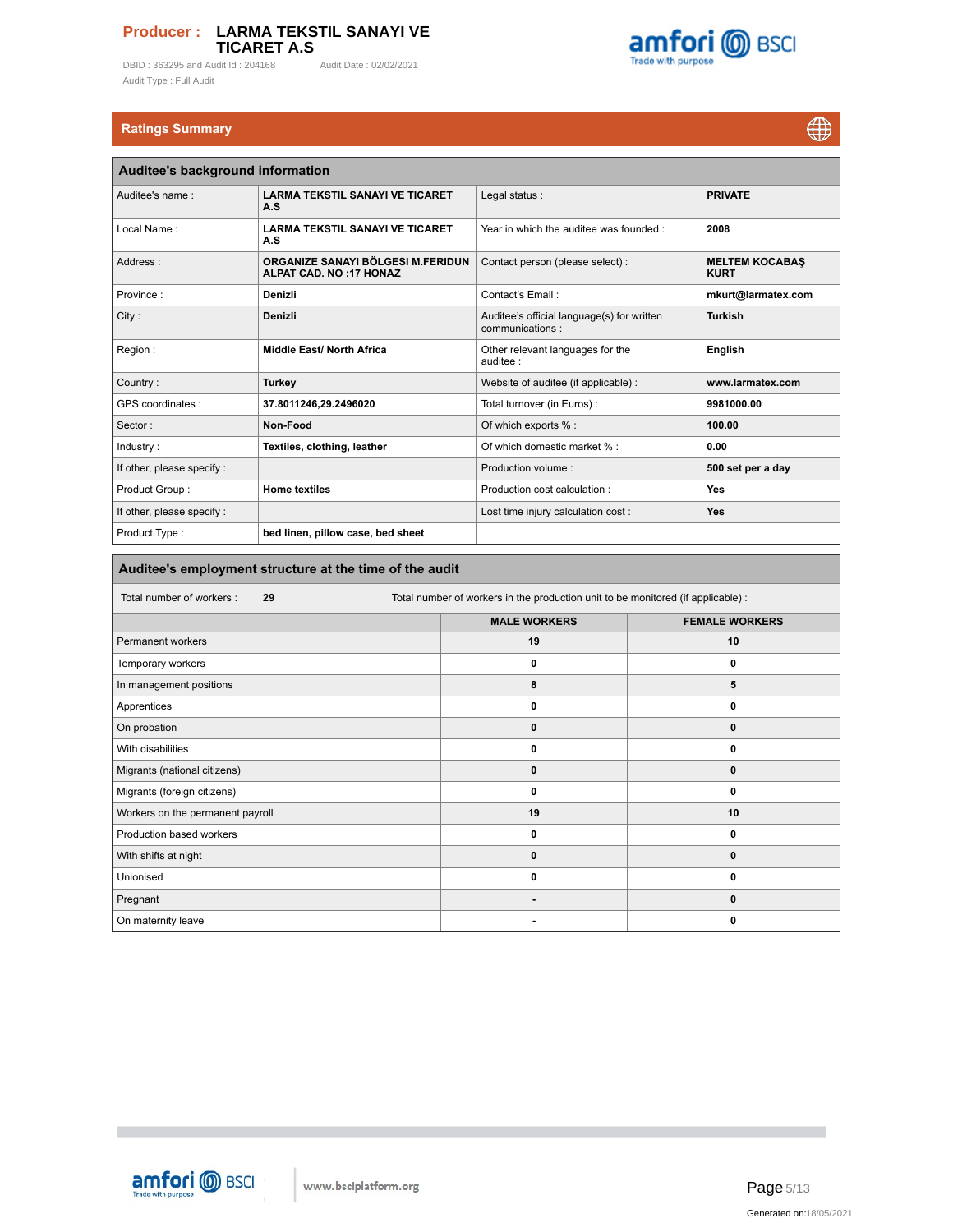DBID : 363295 and Audit Id : 204168 Audit Date : 02/02/2021 Audit Type : Full Audit



 $\bigoplus$ 

# **Finding Report**

|         | $\mathbf{\mathcal{\Psi}}$                                                                                                                                                                                                                                                                                                                                                                                                                                                                                                                                                                                                                                                                                                                                                            |
|---------|--------------------------------------------------------------------------------------------------------------------------------------------------------------------------------------------------------------------------------------------------------------------------------------------------------------------------------------------------------------------------------------------------------------------------------------------------------------------------------------------------------------------------------------------------------------------------------------------------------------------------------------------------------------------------------------------------------------------------------------------------------------------------------------|
|         | Performance Area 1 : Social Management System and Cascade Effect                                                                                                                                                                                                                                                                                                                                                                                                                                                                                                                                                                                                                                                                                                                     |
|         | Full Audit [Audit Id - 204168] Audit Date: 02/02/2021 PA Score: C<br>Deadline date:03/05/2021                                                                                                                                                                                                                                                                                                                                                                                                                                                                                                                                                                                                                                                                                        |
|         | <b>GOOD PRACTICES:</b>                                                                                                                                                                                                                                                                                                                                                                                                                                                                                                                                                                                                                                                                                                                                                               |
|         | <b>AREAS OF IMPROVEMENT:</b><br>Based on satisfactory evidence the main auditee does not respect partially this principle due to there was no proper social management system<br>in the company, non-compliances in performance area 1-2-4-5-7-12<br>Elde edilen yeterli delillere gore, firmada uygun bir sosyal yönetim sisteminin olmaması ve performans alanları 1-2-4-5-7-12 te bulunan<br>uygunsuzluklardan dolayı denetlenen firma ilgili prensibi kısmen karşılayamamaktadır.                                                                                                                                                                                                                                                                                                |
| $1.1 -$ | Based on satisfactory evidence the main auditee does not respect partially this principle due to there was no proper social management system<br>in the company, non-compliances in performance area 1-2-4-5-7-12 BSCI Requirement 1.1<br>Elde edilen yeterli delillere gore, firmada uygun bir sosyal yönetim sisteminin olmaması ve performans alanları 1-2-4-5-7-12 te bulunan<br>uygunsuzluklardan dolayı denetlenen firma ilgili prensibi kısmen karşılayamamaktadır. BSCI Gerekliliği 1.1                                                                                                                                                                                                                                                                                      |
| $1.3 -$ | The factory did not maintain appropriate records of suppliers' commitment to social compliance and did not establish a functioning system to<br>monitor the significant business partners(transportation provider)' social performance including but not limited implementing remedial and<br>corrective action to address any nonconformance identified with regard to the BSCI social requirements. (BSCI Principle 1.3)<br>Fabrika tedarikçileri için BSCI gerekliliklerine uyduklarını gösteren BSCI gereksinimleri dökümanları bulunmamakta ve fabrika önemli iş ortaklarını<br>(ulaşım firması) BSCI gereksinimlerince denetlememiş ve gerekli düzeltici faaliyetleri yerine getirdiğini gösteren Düzeltici Önleyici Faaaliyet<br>Raporları oluşturmamıştır (BSCI Prensibi1.3) |
|         | <b>Remarks from Auditee:</b>                                                                                                                                                                                                                                                                                                                                                                                                                                                                                                                                                                                                                                                                                                                                                         |
|         | <b>Performance Area 2: Workers Involvement and Protection</b>                                                                                                                                                                                                                                                                                                                                                                                                                                                                                                                                                                                                                                                                                                                        |
|         | Full Audit [Audit Id - 204168] Audit Date: 02/02/2021 PA Score: B<br>Deadline date:03/05/2021                                                                                                                                                                                                                                                                                                                                                                                                                                                                                                                                                                                                                                                                                        |
|         | <b>GOOD PRACTICES:</b>                                                                                                                                                                                                                                                                                                                                                                                                                                                                                                                                                                                                                                                                                                                                                               |
|         | <b>AREAS OF IMPROVEMENT:</b><br>Satisfactory evidence has showed that there are freely-elected worker representative. It has been noted that the auditee has an effective<br>grievance mechanism; the mechanism consists of using suggestion boxes, worker representation, and an open door policy.<br>Elde edilen yeterli kanıtlara göre fabrikada özgürce çalışanlar tarafından seçilmiş bir işçi temsilcisi bulunmaktadır. Fabrikada geliştirilmiş olan<br>şikayet dinleme mekanizmasının efektif olarak çalışanlar tarafından kullanıldığı gözlenmiştir. Şikayet kutuları, işçi temsilcileri ve açık kapı<br>politikası gibi uygulamalar çalışanların kendilerini rahatça ifade etmelerini sağlamaktadır.                                                                        |
| $2.1 -$ | Two-way communication meetings between the employees and employer were not conducted to discuss about improving working conditions.<br>(BSCI Principle 2.1)<br>İşyerinin çalışma koşullarını iyileştirmeye yönelik çift-yönlü şikayet dinleme toplantıları yapılmamaktadır.(BSCI Prensibi 2.1)                                                                                                                                                                                                                                                                                                                                                                                                                                                                                       |
| $2.2 -$ | The factory did not define long-term goals for protecting workers in line with the aspirations of the BSCI Code of Conduct. (BSCI Principle 2.2)<br>Fabrikada BSCI Davranış Kuralları çerçevesinde uygulanmak üzere uzun vadeli hedefler belirlenmemiştir. (BSCI Prensibi 2.2)                                                                                                                                                                                                                                                                                                                                                                                                                                                                                                       |
|         | <b>Remarks from Auditee:</b>                                                                                                                                                                                                                                                                                                                                                                                                                                                                                                                                                                                                                                                                                                                                                         |
|         | Performance Area 3 : The rights of Freedom of Association and Collective Bargaining                                                                                                                                                                                                                                                                                                                                                                                                                                                                                                                                                                                                                                                                                                  |
|         | Deadline date:<br>Full Audit [Audit Id - 204168] Audit Date: 02/02/2021 PA Score: A                                                                                                                                                                                                                                                                                                                                                                                                                                                                                                                                                                                                                                                                                                  |
|         | <b>GOOD PRACTICES:</b>                                                                                                                                                                                                                                                                                                                                                                                                                                                                                                                                                                                                                                                                                                                                                               |
|         | <b>AREAS OF IMPROVEMENT:</b><br>There is no union was established in the company. However employees are free to join any union or association and management does not<br>interfere or restrict workers choice of joining or forming any union or association. Based on, management and employee interviews, in the<br>company. The company had a policy to protect the rights of Freedom of Association and Collective Bargaining.<br>Firmada sendika bulunmamaktadır.Ancak çalışanlar yönetimden herhangi bir müdahale olmaksızın sendikaya üye olmakta özgürdürler. Firmada<br>calışanların sendikal özgürlüklerini ve toplu görüşme haklarını korumak için politikaları bulunmaktadır.                                                                                            |

**Remarks from Auditee:**



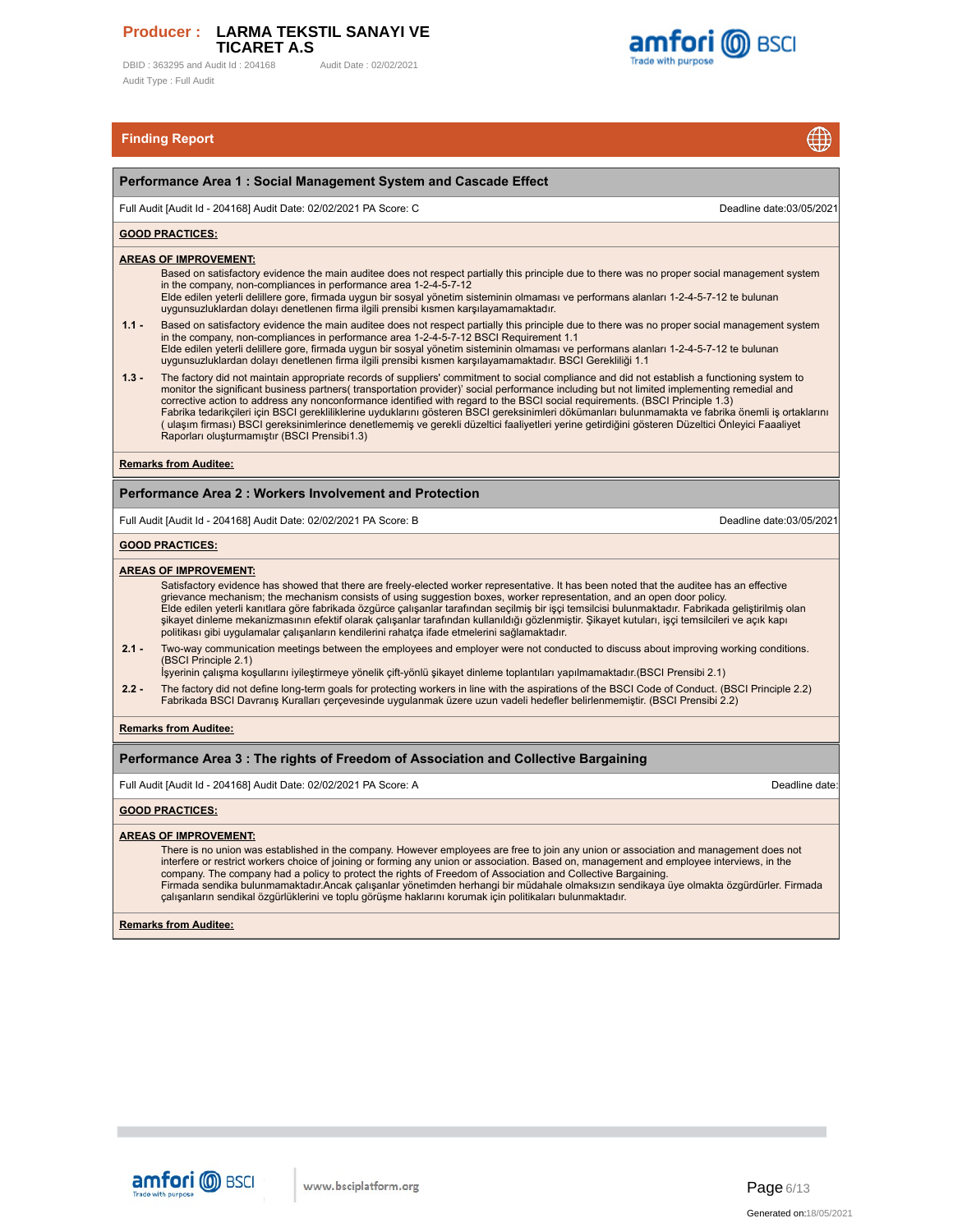DBID: 363295 and Audit Id: 204168 Audit Date: 02/02/2021 Audit Type : Full Audit



# Full Audit [Audit Id - 204168] Audit Date: 02/02/2021 PA Score: B Deadline date:03/05/2021

**Performance Area 4 : No Discrimination**

#### **GOOD PRACTICES:**

**AREAS OF IMPROVEMENT:**

The factory has established written social procedures including anti-discrimination. Employees have been well trained on the procedures and there was no discrimination in hiring, compensation, access to training, promotion, termination or retirement based on race, caste, national origin, religion, age, disability, gender, marital status, sexual orientation, union membership or political affiliation. No discrimination in any aspect according to interviews.

Fabrikada oluşturulmuş olan sosyal yönetim sistemi prosedürleri ayrımcılığa karşı politikayıda kapsamaktadır ve çalışanlara bu konu hakkında<br>detaylı bir eğitim verilmiştir. Buna ek olarak fabrikada işe alımlarda, ödemelerd din, dil, ırk, yaş, cinsiyet, engellilik durumu, evlilik durumu, sendika üyeliği ve ya politik görüş ayrılığı gibi sebeplerden dolayı ayrımcılık yapılmadı ğı görülmüştür. Yapılan işçi görüşmelerinde firmada herhangi bir ayrımcılık olmadığı doğrulanmıştır.

**4.2 -** It was noted that there were no regularly survey about grievance procedure. (BSCI Principle 4.2) Fabrikada şikayet prosedürü ile ilgili anket yapılmamış olduğu görülmüştür. (BSCI Prensibi 4.2)

**Remarks from Auditee:**

#### **Performance Area 5 : Fair Remuneration**

Full Audit [Audit Id - 204168] Audit Date: 02/02/2021 PA Score: A Deadline date:03/05/2021 PA Score: A

#### **GOOD PRACTICES:**

#### **AREAS OF IMPROVEMENT:**

Monthly wages were paid at latest on first week of each month through bank transfer. All wages paid on-time and wage calculation was correctly<br>done in the factory. All employees received payslips as a confirmation of wage rights: annual leaves, sickleaves, overtime wages, retirement benefits. At least the minimum wage provided to all employees. Çalışanlara aylık ücretleri her ayınilk haftasında banka yoluyla yapılmaktadır. Maaşlar zamanında yapılmakta olup, ücret hesaplamaları doğru olarak yapılmaktadır. Çalışanlara aldıkları ücreti açıklayan maaş bordroları verilmektedir. Tüm çalışanlara yasal hakları: Yıllık izin, hastalık izni, fazla mesai ödemeleri, emeklilik hakları hakkı eksiksiz sağlanmaktadır. Tüm çalışanlar en az asgari ücret almaktadırlar.

**5.4 -** The factory did not have a plan to provide a sufficient remuneration that allows workers to meet a decent standard of living.(BSCI Principle 5.4) Fabrika çalışanlara hayatlarını açlık sınırının üzerinde devam ettirebileceği adil ücret sağlamaya yönelik bir plan yapmamıştır. (BSCI Prensibi 5.4)

#### **Remarks from Auditee:**

#### **Performance Area 6 : Decent Working Hours**

Full Audit [Audit Id - 204168] Audit Date: 02/02/2021 PA Score: A Deadline date:

**GOOD PRACTICES:**

#### **AREAS OF IMPROVEMENT:**

Working hours clearly defined on employees contract. Contracted working hour is 45 hours per week. All employees aware of the legal limits of working hours. Workers have accsess to areas where resting breaks can be effective. Facility management grants to workers the right to rest.The

factory adopted card scan attendance system to record employees' working hours.<br>Çalışma saatleri Çalışanlar sözleşmesinde açıkça tanımlanmıştır . Çalışma saati haftada 45 saattir. Tüm çalışanlar yasal çalışma saatlerinin<br>s tanımaktadır.Fabrikada çalışanların çalışma saatleiri kart okutma sistemi ile tutulmaktadır.

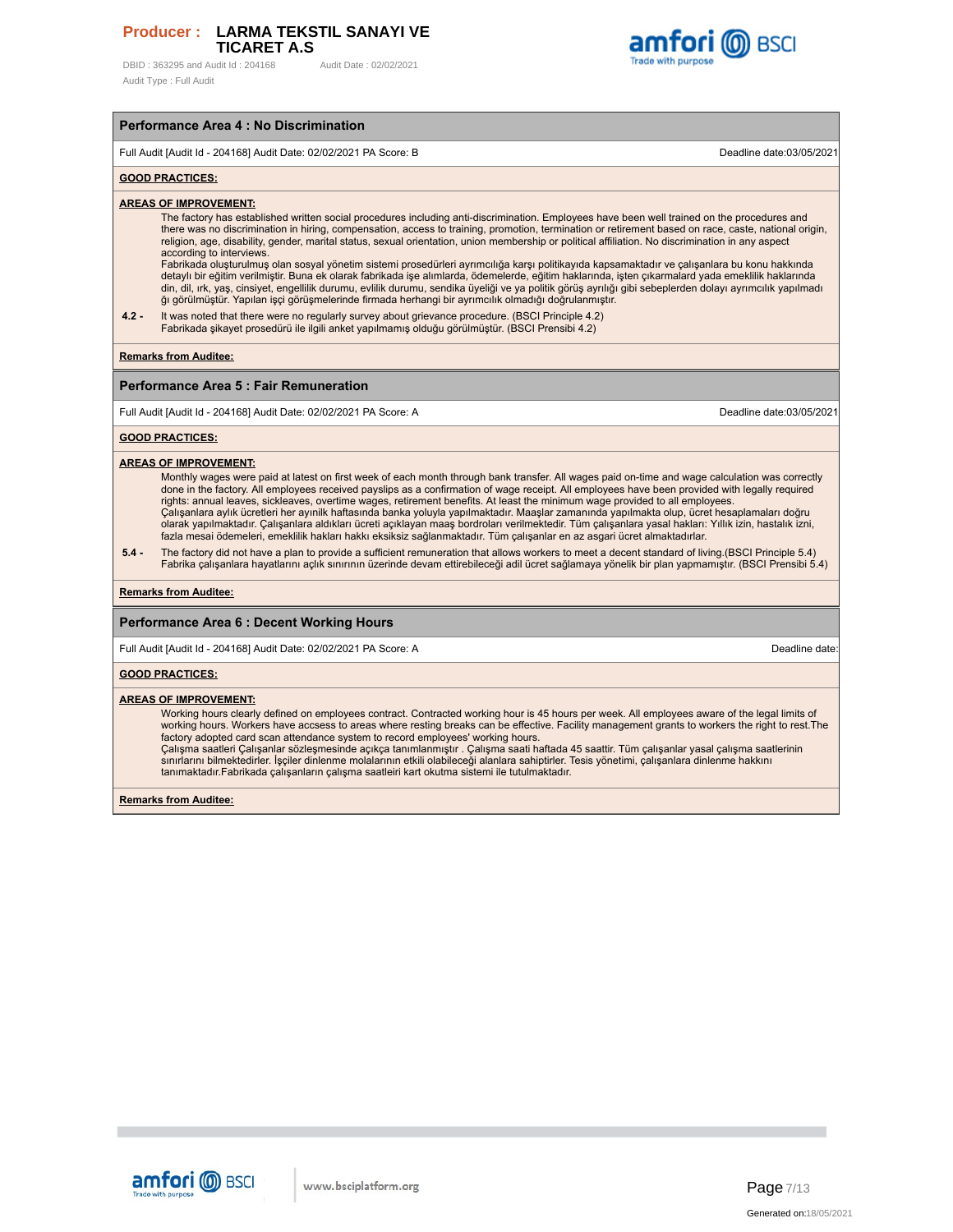DBID: 363295 and Audit Id: 204168 Audit Date: 02/02/2021 Audit Type : Full Audit



#### **Performance Area 7 : Occupational Health and Safety**

Full Audit [Audit Id - 204168] Audit Date: 02/02/2021 PA Score: A Deadline date:03/05/2021

#### **GOOD PRACTICES:**

#### **AREAS OF IMPROVEMENT:**

Health & Safety policies were in place and trainings on policies were provided regularly. Emergency action plan was documented and teams were established. Risk assessment was conducted and adequate precautions were taken. Fire extinguishers were placed and clearly marked in the production floor. Fire training and evacuation drills were conducted twice a year. PPE (e.g. gloves, goggles, work clothes and so on) provided to employees for free of charge and usage was encouraged through posters and H&S signs on the walls. Evacuation plans were corrected at each floor and reflect the actual set-up of the floor. Machines were regularly inspected and with guards. Safety control reports for steam boiler,<br>compressor and lifts were reviewed and found acceptable. General H&S environment of fire extinguishers, which are mounted, marked height of extinguishers were proper. Evacuation plans were posted on walls and match the facility's current layout. There were emergency evacuation signs positioned on the walls of premises. H&S training sessions are held as per documents. Eating areas were found in clean and hygienic condition. Drinking water was analyzed properly for potability. Warning and obligation signs are present in all working areas. Employees are provided with hygienic and clean toilets. Working areas are well lit. ISG politikası detaylı bir şekilde oluşturulmuş okup çalışanlara ISG konuları üzerine eğitim verilmiştir. Acil eylem planları dökümante edilmiş olup,<br>ekipler oluşturulmuştur. ISG Komitesi aylık toplantılar yapmaktadır. Ris koruyucu ekipmanlar (ö.r. eldiven, gözlük, iş kıyafeti, vb.) çalışanlara ücretsiz olarak sağlanmaktadır ve çalışanlara kullanımı işaretlemelerle vurgulanmaktadır. Acil tahliye planları tüm katlarda düzeltilmiş olup, fabrikanın mevcut konumu yansıtmaktadır. Tüm makinalarda makina koruyucuları sağlanmıştır. Kazan, kompresör ve asansörün fenni muayenesi yapılmıştır ve sonuçlar uygundur. Genel olarak fabrikadaki çalışmaları iyi dir.Tesiste yeterli miktarda yangın söndürücü vardır, bunlar işaretlidir, söndürücülerin yüksekliği uygundur. Tahliye planları duvarlara<br>yerleştirildi ve tesisin mevcut düzenini yansıtmaktadır. Binanın duva belgelerinendrilmiştir. Yeme alanları temiz ve hijyenik koşullarda bulunmuştur. İçilebilir a içilebilirlik açısından analiz edilmiştir. Uyarı ve<br>zorunluluk işaretleri tüm çalışma alanlarında mevcuttur. Çalışanlara hijyenik

- **7.1 -** The auditee should be in observance of the occuational health and safety regulations applicable for its activities. Finding: It was noted that the facility generally follow the applicable regulations on OHS, however some gaps were noted under PA 7.( BSCI principle 7.1 )<br>Firmanın genel itibari ile kendisi için uygulanabilir kanunları takip ettiği, ancak PA 7'de bazı e )
- **7.11 -** Building Occupational permit was not available to review for new area in the company. (Building Control Implementation Regulation Article 8/6 ) (BSCI Principle 7.11)
	- Firmanın yeni alan için yapı kullanım izin belgesinin olmadığı gözlenmiştir. (Yapı Denetimi Uygulama Yönetmeliği Madde 8/6) (BSCI Prensibi 7.11)
- **7.13 -** It was noted that grounding test available in the facility but this report were not cotain all machines grounding measurement. (Internal Electrical Installations Regulations, Article 23) (BSCI Principle 7.13)
- Fabrikada topraklama olcumu yapılmıştır fakat bu topraklama olcumu tüm makinelerin makine govde toraklaması olcumunu içermemektedir.<br>(Elektrik İç Tesisleri Yönetmeliği, Madde 23 ,ELEKTRİK TESİSLERİNDE TOPRAKLAMALAR YÖNETME
- **7.17 -** It was noted that; during factory tour the automatic fabric spreading machine has sensor however this sensor didn't work properly.((Machinery Safety Regulation appendix 1.2) Serim makinesinin otomatik stoplama mekanizması vardır fakat uygun çalışmamaktadır. ( Makine Emniyeti Yönetmeliği ek 1.2)
- **7.25 -** Based on satisfactory evidence, the main auditee does not respect partially this principle because, there was no periodical inspection report of ventilation system for some areas in the company. Law: Regulation based on the revision of regulation based on security terms regarding industry equipments, Appendix 2, Table 3 Elde edilen yeterli de lillere göre, firmada havalandırma tesisatının fenni muayene raporunun tüm alanlar için bulunmaması sebebiyle denetlenen

firma ilgili prensibi kısmen karşılayamamaktadır. Kanun: Kanun: İş Ekipmanlarının Kullanımında Sağlık ve Güvenlik Şartları Yönetmeliğinde<br>Değişiklik Yapılmasına Dair Yönetmelik Ek 2, Tablo 3

#### **Remarks from Auditee:**

#### **Performance Area 8 : No Child Labour**

Full Audit [Audit Id - 204168] Audit Date: 02/02/2021 PA Score: A Deadline date:

#### **GOOD PRACTICES:**

#### **AREAS OF IMPROVEMENT:**

Factory verifies the age proof documents and retains copies of these documents on appointment. Auditor verified 6 workers' personnel files where workers have job application, copies of age documentation, contract based on listed terms and conditions signed by parties, educational<br>certificate, etc. and found maintained in all of cases. According to the age doc testimonies support documentary evidence of compliance. The youngest workers in the factory was 22 years old. The factory develop policies and procedures for remediation in case child labour occurs.

Fabrikada yaş doğrulamak için dökümanları ve kopylarını tutmaktadır.Denetiçi iş başvuru formlarını,yaş doğrulama için dökümaları, tüm taraflar tarafından imzalı iş sözleşmelerini ve eğitim belgelerini örnekleme alınan 6 özlük dosyalarından doğrulamıştır.Bu belgelere göre firmada çocuk işçiliği bulunmamaktadır.Fabrikada en genç çalışanlar 22 yaşındadır.İşletmede çocuk bulunmasına karsı alınması gereken önlemleri içeren bir prosedür bulunmaktadır.

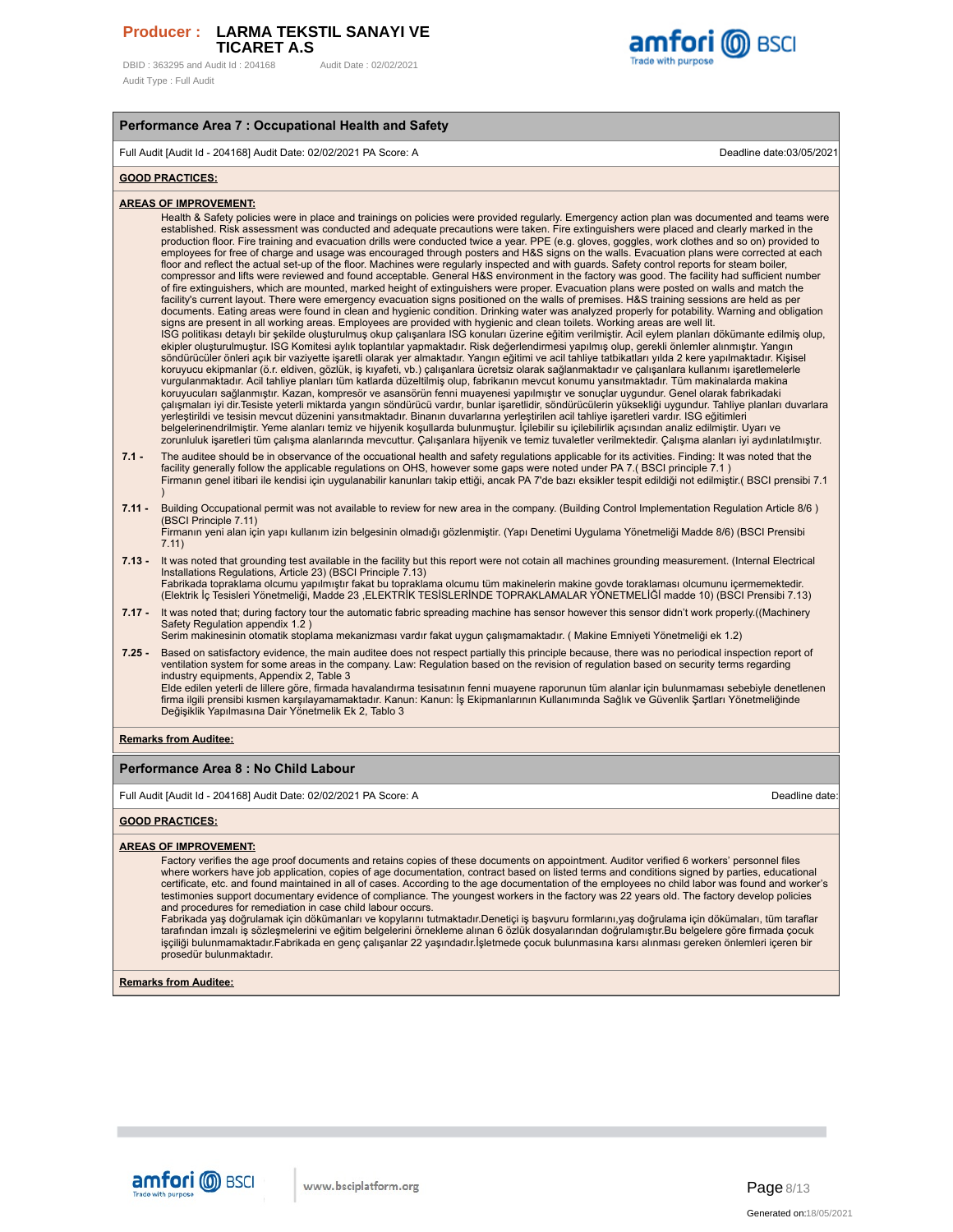DBID: 363295 and Audit Id: 204168 Audit Date: 02/02/2021 Audit Type : Full Audit



# **Performance Area 9 : Special protection for young workers** Full Audit [Audit Id - 204168] Audit Date: 02/02/2021 PA Score: A Deadline date: **GOOD PRACTICES: AREAS OF IMPROVEMENT:** The factory management comply with this principle by ensuring that young employees are protected from any inconvenient conditions for their health and safety, moral values and development, without regard to the expectations set forth in these rules. Since the place of recruitment of young employees is not intended to affect factory management work, health or development; The fact that working hours do not affect attendance at school, participation in professional adjustment processes approved by the competent authorities, or capacity to benefit from training programs. Fabrika yönetimi bu kurallar çerçevesinde belirlenmiş beklentiler göz ardı edilmeksizin, genç çalışanların geceleri çalışmaması ve sağlıkları,<br>güvenlikleri, ahlaki değerleri ve gelişimleri için sakıncalı koşullardan korunm yerlerde, fabrika yonetimi işin, sağlıkları veya gelişimlerini etkileyecek nitelikte olmadığından; çalışma saatlerinin okula devam durumlarını, yetkili mercilerin onayladığı mesleki uyum süreçlerine katılımlarını veya eğitim programlarından yararlanma kapasitelerini etkilemediğinden emindir.Genç işçilere zarar gelmesini önlemek, bunları tanımlamak ve azaltmak için gerekli mekanizmaları oluşturmuştur. **Remarks from Auditee: Performance Area 10 : No Precarious Employment** Full Audit [Audit Id - 204168] Audit Date: 02/02/2021 PA Score: A Deadline date: **GOOD PRACTICES: AREAS OF IMPROVEMENT:** Workers were given continuous employment.Sampled workers employment files and contracts were reviewed and the terms and conditions were found as per law. All workers were local workers and have social security insurance on-time. Çalışanlar süresiz sözleşmeye sahiptir.Örnekleme alınan çalışanların özlük dosyası ve iş sözleşmeleri incelenmiştir ve tüm gereksinimler yasalara uygundur. Tüm çalışanlar yerel çalışanlardır ve hepsi zamanında sosyal sigortalar kurumuna zamanında kaydedilmiştir. **Remarks from Auditee: Performance Area 11 : No Bonded Labour** Full Audit [Audit Id - 204168] Audit Date: 02/02/2021 PA Score: A Deadline date: **GOOD PRACTICES: AREAS OF IMPROVEMENT:** The overall observation shows that the auditee fulfills the requirements of this principle. No force labor noted or being reported by employees<br>during audit.There was no migrant worker in the factory.Annual overtime confir Yapılan genel değerlendirme sonrasında fabrikanın bu gereksinimi tam olarak karşılamakta olduğu gözlenmiştir.Denetim esnasında herhangi bir zorla çalıştırma olmadığı not edilmiştir. Fabrikada göçmen çalışan bulunmamaktadır.Çalışanlardan fazla mesai onay yazısı alınmıştır. **Remarks from Auditee: Performance Area 12 : Protection of the Environment** Full Audit [Audit Id - 204168] Audit Date: 02/02/2021 PA Score: B Deadline date:03/05/2021 **GOOD PRACTICES: AREAS OF IMPROVEMENT:** Facility management had been taken the necessary measures to avoid environmental degradation, facility assess significant environmental impact of operations, and establish effective policies and procedures that reflect their environmental responsibility. They had been implemented adequate measures to prevent or minimise adverse effects on the community, natural resources and the overall environment.EIA report was provided. Factory created satisfied environmental procedures. Fabrika yönetimi çevreye zarar vermeyi önlemek adına gerekli tedbirleri alarak, Fabrika faaliyetlerinin çevreye verdiği kayda değer etkileri değerlendirmektedir ve çevreye karşı sorumluluklarını yansıtan etkin politika ve prosedürler oluşturmuştur. Toplum, doğal kaynaklar ve genel çevre üzerindeki olumsuz etkileri engellemek ya da en aza indirgemek adına uygun tedbirlerin alınmasını sağlamışlardır.Çevresel etki degerlendirme raporu gorulmuştur. Fabrika çevre prosedurlerini olusturmustur. **12.3 -** 1-Based on satisfactory evidence, the main auditee and in-house subcontractor company does not respect this principle because there was no environmental permit. Law : In accordance with Regulations based on Obligated Permit and Licenses against Environmental Law, Art 4 (Official Gazette Date: 29.04.2009 – 27214) 2-It was noted that there was no approved from local ministry industrial waste management plan and waste declaration form available in the the main auditee and in-house subcontractor company. ( Waste management regulation Article 9)<br>1-Elde edilen yeterli delillere göre, denetlenen fimada ve iç fason firmada çevre izni bulunma Tarihi: 29.04.2009 – 27214) 2-Denetlenen fimada ve iç fason firmada bakanlık onaylı endustriyel atık yonetim planı ve atık beyan formu bulunmamaktadır. ( Atık Yonetimi Yonetmeliği Madde 9)

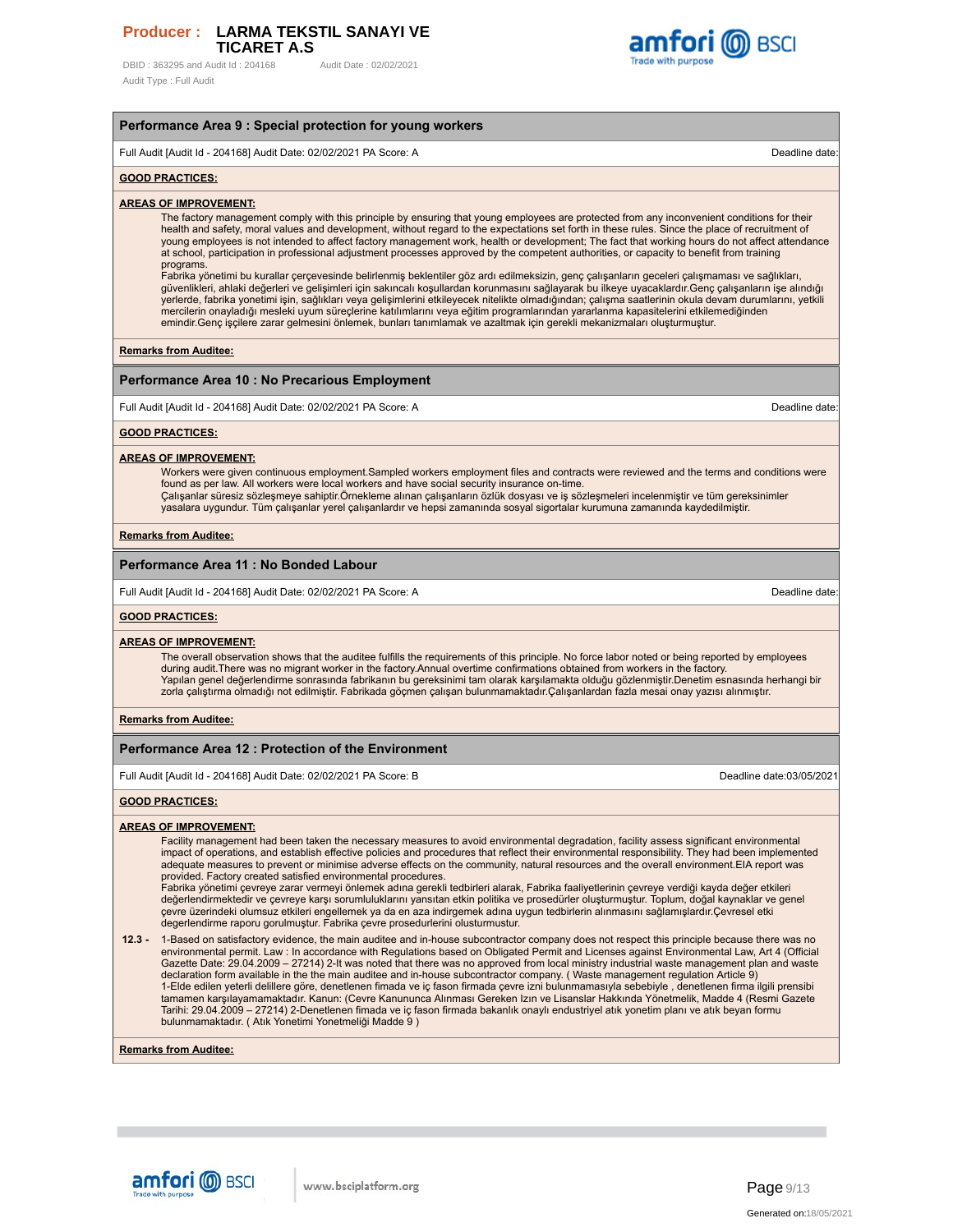DBID: 363295 and Audit Id: 204168 Audit Date: 02/02/2021 Audit Type : Full Audit



# **Performance Area 13 : Ethical Business Behaviour**

Full Audit [Audit Id - 204168] Audit Date: 02/02/2021 PA Score: A Deadline date:

### **GOOD PRACTICES:**

#### **AREAS OF IMPROVEMENT:**

Ethical procedures were established under social management system. The factory management was cooperative and granted access to all<br>documents, site tour and private worker interviews during the course of audit.The factory documents requested by the auditor. And their approach is cooperative and respective to auditor.<br>Etik prosedürler sosyal yönetim sistemi altında dökümante edilmiştir. Fabrika yönetimi denetim sürecini desteklemiş olup, den

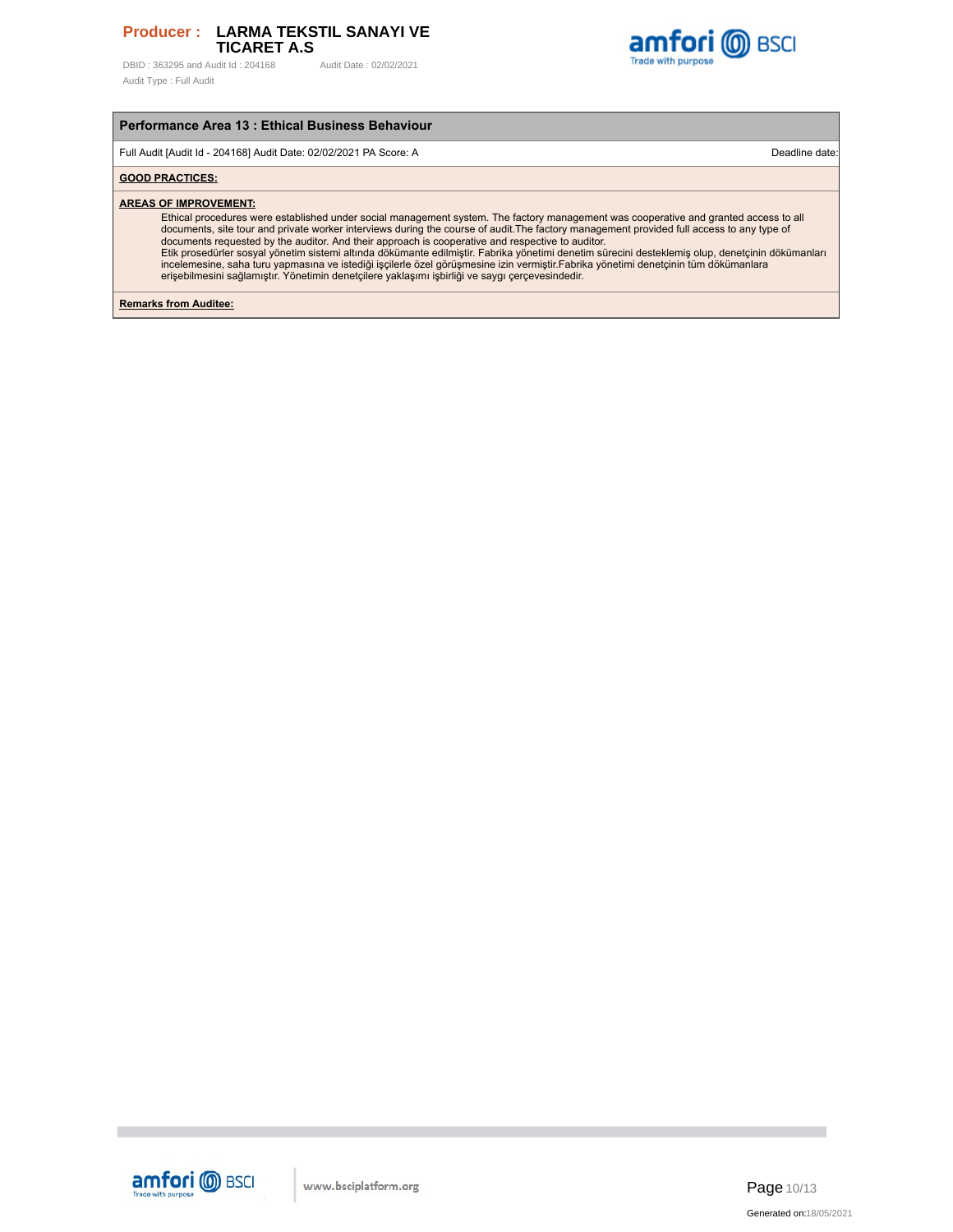DBID : 363295 and Audit Id : 204168 Audit Date : 02/02/2021 Audit Type : Full Audit



| <b>Summary</b>    |            |          |                 |                 |                 |     |                 |                 |                |                 | $\oplus$        |             |             |             |             |                       |
|-------------------|------------|----------|-----------------|-----------------|-----------------|-----|-----------------|-----------------|----------------|-----------------|-----------------|-------------|-------------|-------------|-------------|-----------------------|
| Audit Type        | Date       | Audit Id | PA <sub>1</sub> | PA <sub>2</sub> | PA <sub>3</sub> | PA4 | PA <sub>5</sub> | PA <sub>6</sub> | PA7            | PA <sub>8</sub> | PA <sub>9</sub> | <b>PA10</b> | <b>PA11</b> | <b>PA12</b> | <b>PA13</b> | <b>Overall Rating</b> |
| <b>Full Audit</b> | 02/02/2021 | 204168   | C               | B               | $\mathbf{A}$    | B   | $\overline{A}$  | A               | $\overline{A}$ | $\overline{A}$  | $\overline{A}$  | A           | A           | в           | A           | $\overline{B}$        |



п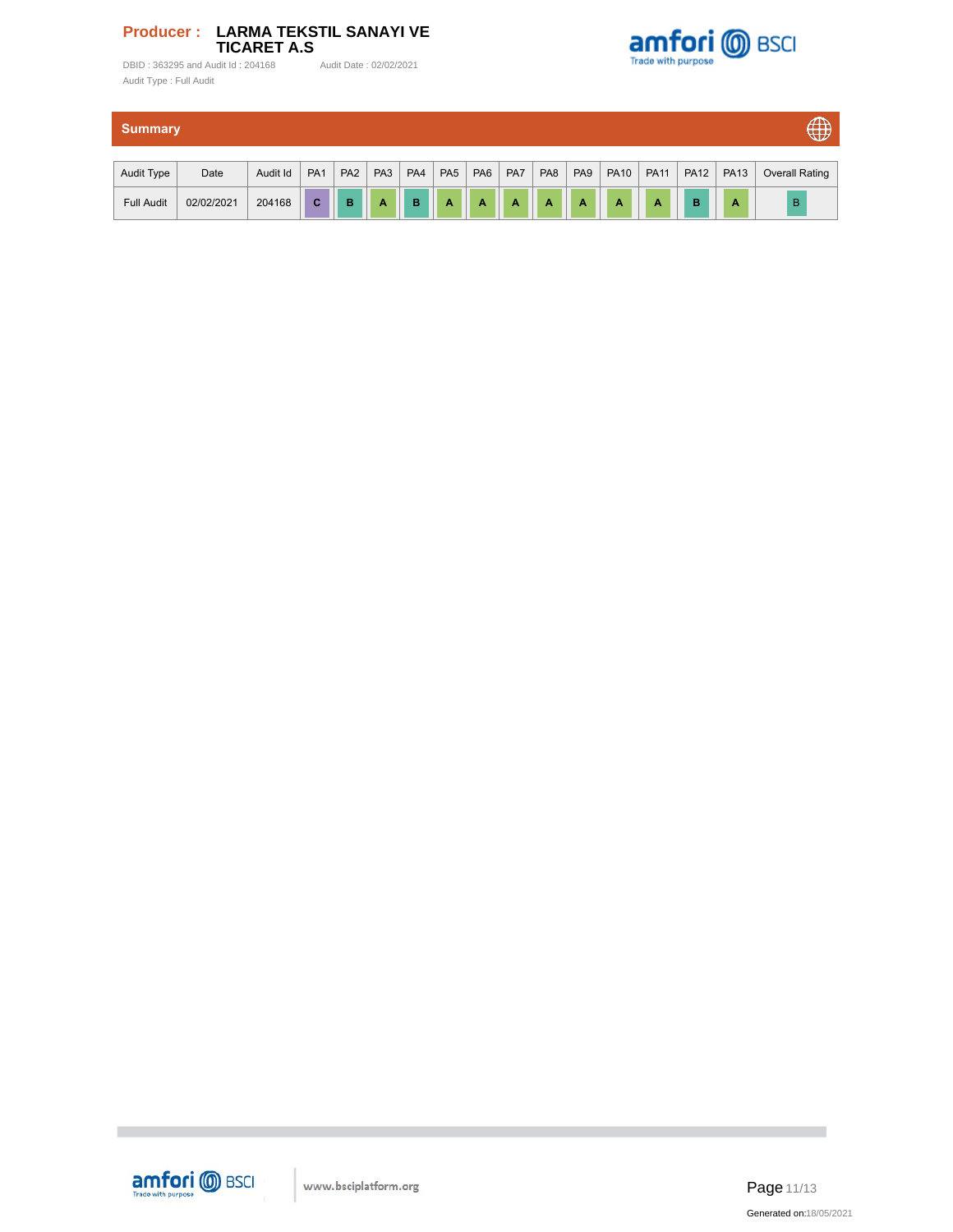DBID : 363295 and Audit Id : 204168 Audit Date : 02/02/2021 Audit Type : Full Audit

# **Producer Photos**







**External photo(s) of the production unit(s) sewing area.jpg**